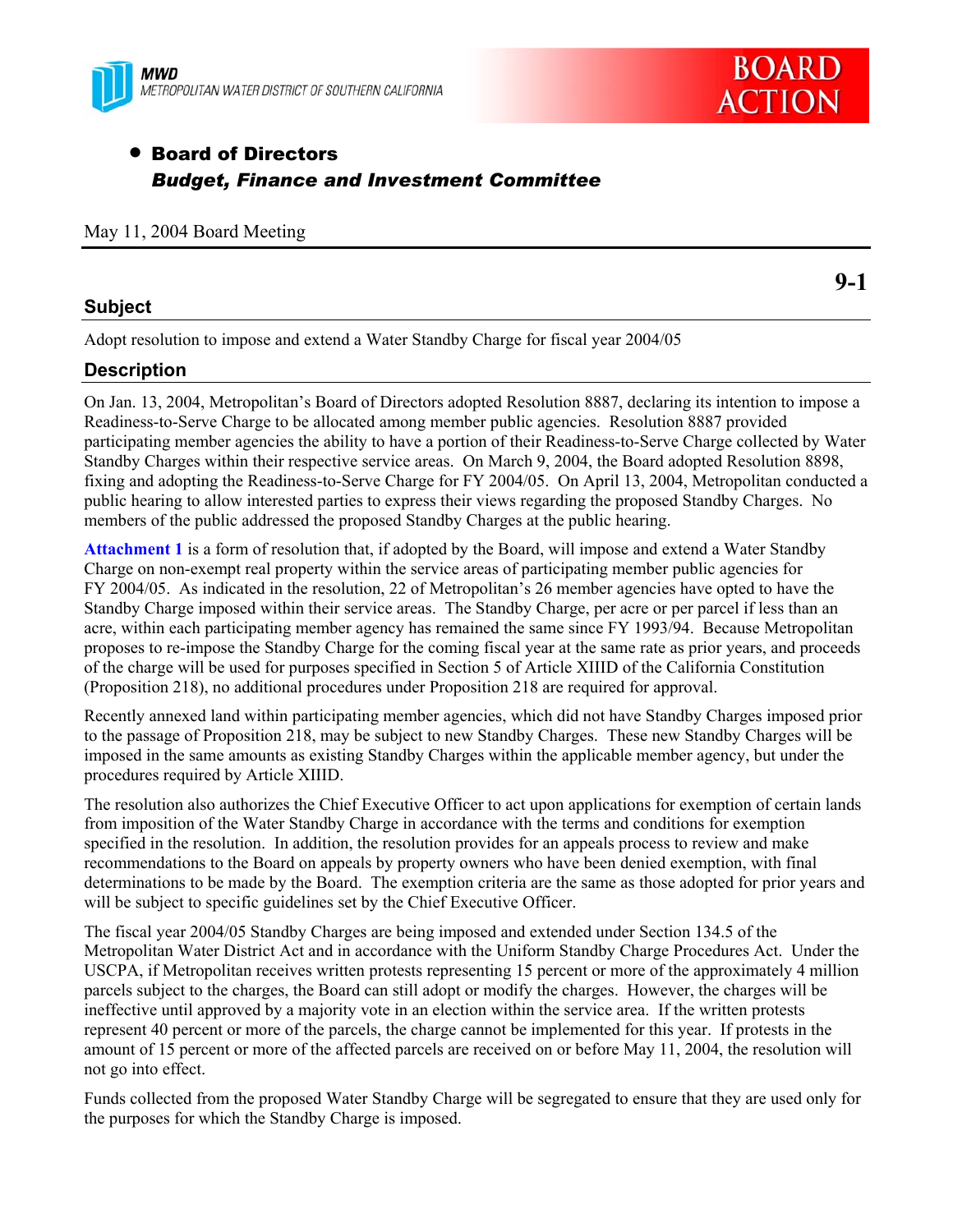# **Policy**

The FY 2004/05 Standby Charges are being imposed and extended under § 134.5 of the Metropolitan Water District Act and in accordance with provisions of the Uniform Standby Charge Procedures Act.

# **California Environmental Quality Act (CEQA)**

CEQA determination for Option #1:

The proposed action is not defined as a project under CEQA, because it involves continuing administrative activities, such as general policy and procedure making (Section 15378(b)(2) of the State CEQA Guidelines). In addition, the proposed action is not subject to CEQA because it involves the creation of government funding mechanisms or other government fiscal activities, which do not involve any commitment to any specific project, which may result in a potentially significant physical impact on the environment (Section 15378(b)(4) of the State CEQA Guidelines).

The CEQA determination is: Determine that the proposed action is not subject to CEQA pursuant to Sections 15378(b)(2) and 15378(b)(4) of the State CEQA Guidelines.

CEQA determination for Option #2:

None required

# **Board Options/Fiscal Impacts**

#### **Option #1**

Adopt the CEQA determination and the resolution to impose and extend a Water Standby Charge. **Fiscal Impact:** Continue to collect \$42 million (approximately) in Standby Charges.

#### **Option #2**

Do not approve imposition of the Water Standby Charge, which would require certain member agencies to collect the Standby Charge portion of the Readiness-to-Serve Charge by other means. **Fiscal Impact:** None. Metropolitan would continue to recover the full Readiness-to-Serve Charge.

# **Staff Recommendation**

Option #1

*Brian G. Thomas* 

4/19/2004 *Date* 

*Chief Financial Officer* 

4/22/2004

*Ronald R. Gastelum Chief Executive Officer* 

*Date* 

**Attachment 1 – Resolution Fixing and Adopting Water Standby Charge** 

BLA #2762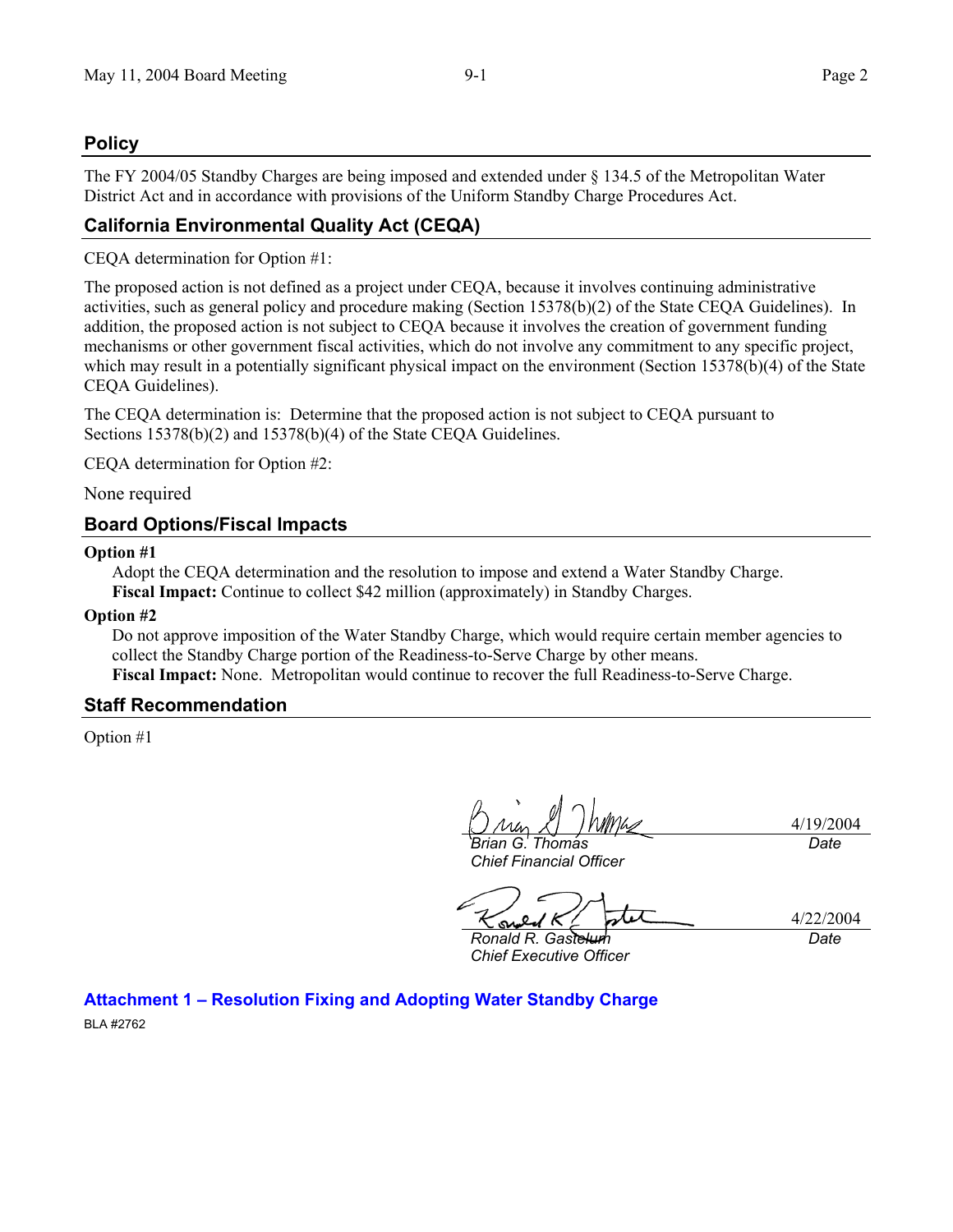### **THE METROPOLITAN WATER DISTRICT OF SOUTHERN CALIFORNIA**

**RESOLUTION [\_\_\_\_]** 

 $\mathcal{L}_\text{max}$ 

# **RESOLUTION OF THE BOARD OF DIRECTORS OF THE METROPOLITAN WATER DISTRICT OF SOUTHERN CALIFORNIA FIXING AND ADOPTING WATER STANDBY CHARGES FOR FISCAL YEAR 2004/05**

 $\mathcal{L}_\text{max}$  , where  $\mathcal{L}_\text{max}$  and  $\mathcal{L}_\text{max}$ 

 WHEREAS, by Resolution 8887, adopted at its meeting held on January 13, 2004 the Board of Directors (Board) of The Metropolitan Water District of Southern California (Metropolitan) resolved and determined that the public interest and necessity require Metropolitan to develop a reliable source of revenues less susceptible to seasonal and annual variation, through imposition of a readinessto-serve charge to be collected from Metropolitan's member public agencies; and that said readiness-toserve charge should be in an amount sufficient to provide for payment of the debt service, not paid from ad valorem property taxes, of capital expenditures for projects needed to meet the reliability and quality needs at existing demand levels;

 WHEREAS, at its meeting on March 9, 2004, the Board adopted Resolution 8898, "Resolution of the Board of Directors of The Metropolitan Water District of Southern California Fixing and Adopting Readiness-to-Serve-Charge for Fiscal Year 2004/05";

 WHEREAS, pursuant to Resolution 8898, Metropolitan fixed and adopted a readiness-toserve charge for fiscal year 2004/05 in the amount of \$80,000,000 allocated among member agencies and levied as described therein;

 WHEREAS, certain member public agencies of Metropolitan have elected to provide collection of all or a portion of their readiness-to-serve charge obligation through a Metropolitan water standby charge imposed on parcels within those member agencies;

 WHEREAS, Metropolitan may fix different standby charge rates for parcels situated within different member public agencies;

 WHEREAS, Metropolitan is willing to comply with the requests of member public agencies opting to have Metropolitan reimpose water standby charges within their respective territories, on the terms and subject to the conditions contained herein;

 WHEREAS, the provisions of the Uniform Standby Charge Procedures Act (USCPA), Sections 54984-54984.9, inclusive, of the Government Code, are available to any local agency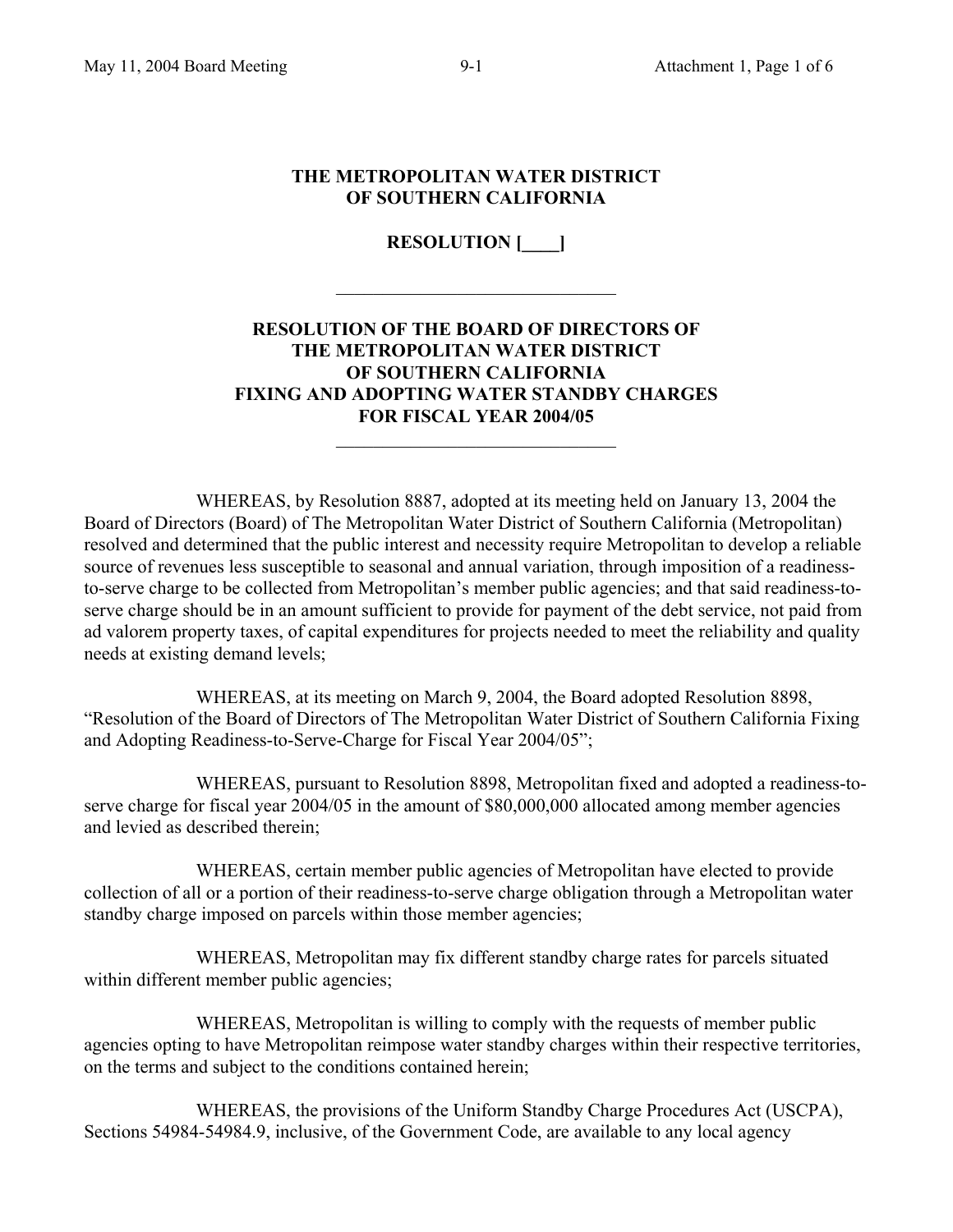authorized by law to provide water or water service, and authorized to fix, levy, or collect any standby or availability charge or assessment in connection with the provision of that service;

 WHEREAS, notice was given to the public and to each member public agency of Metropolitan of the intention of Metropolitan's Board to consider and take action at its regular meeting to be held May 11, 2004, on the Chief Executive Officer's recommendation to impose a water standby charge for fiscal year 2004/05 under authority of Section 134.5 of the Metropolitan Water District Act and the USCPA on land within the member public agencies providing such written request to Metropolitan, at the rates per acre of land, or per parcel of land less than an acre, specified in Resolution 8887;

 WHEREAS, the particular charge, per acre or per parcel, applicable to land within each member public agency, the method of its calculation, and the specific data used in its determination are as specified in the Engineer's Report (the "Engineer's Report") dated January 2004, which was attached to Resolution 8887 and is on file with the Executive Secretary of Metropolitan;

 WHEREAS, the Board conducted a public hearing at its regular meeting on April 13, 2004 at which time interested parties were given the opportunity to present their views regarding the proposed water standby charge and the Engineer's Report and to file any written protests for consideration prior to final implementation of the proposed water standby charges;

WHEREAS, notice of the proposed water standby charge and of a public hearing on the date and at the time and location specified in Resolution 8887 was published prior to the commencement of said hearing, pursuant to Resolution 8887, in various newspapers of general circulation within Metropolitan's service area; and

 WHEREAS, under the USCPA if written protests are received representing 15 percent or more of the parcels subject to the proposed water standby charges, which are not withdrawn, the Board may still adopt, revise, change, reduce or modify a charge, but such charges shall be ineffective until approved by a majority of the voters in an election within the affected territory, and if written protests are received representing 40 percent of the parcels subject to the proposed water standby charges no further proceedings may be had on such charges for at least one year.

NOW THEREFORE**,** the Board of Directors of The Metropolitan Water District of Southern California does hereby resolve, determine and order as follows:

**Section 1.** That the Board of Directors of Metropolitan, pursuant to the Engineer's Report, finds that lands within Metropolitan are benefited as described in such report and on that basis, hereby fixes and adopts a water standby charge for fiscal year 2004/05 on land within requesting member agencies of Metropolitan to which water is made available for any purpose, whether water is actually used or not, as specified in the Engineer's Report.

 **Section 2**. That the rates of such water standby charge, per acre of land, or per parcel of land less than an acre, as shown in the Engineer's Report, may vary by member public agency, and shall not exceed the amount of Metropolitan's 1995/96 standby charge for the member public agency. The standby charge applicable to each electing member public agency, the method of its calculation, and the specific data used in its determination are as specified in the Engineer's Report which was prepared by a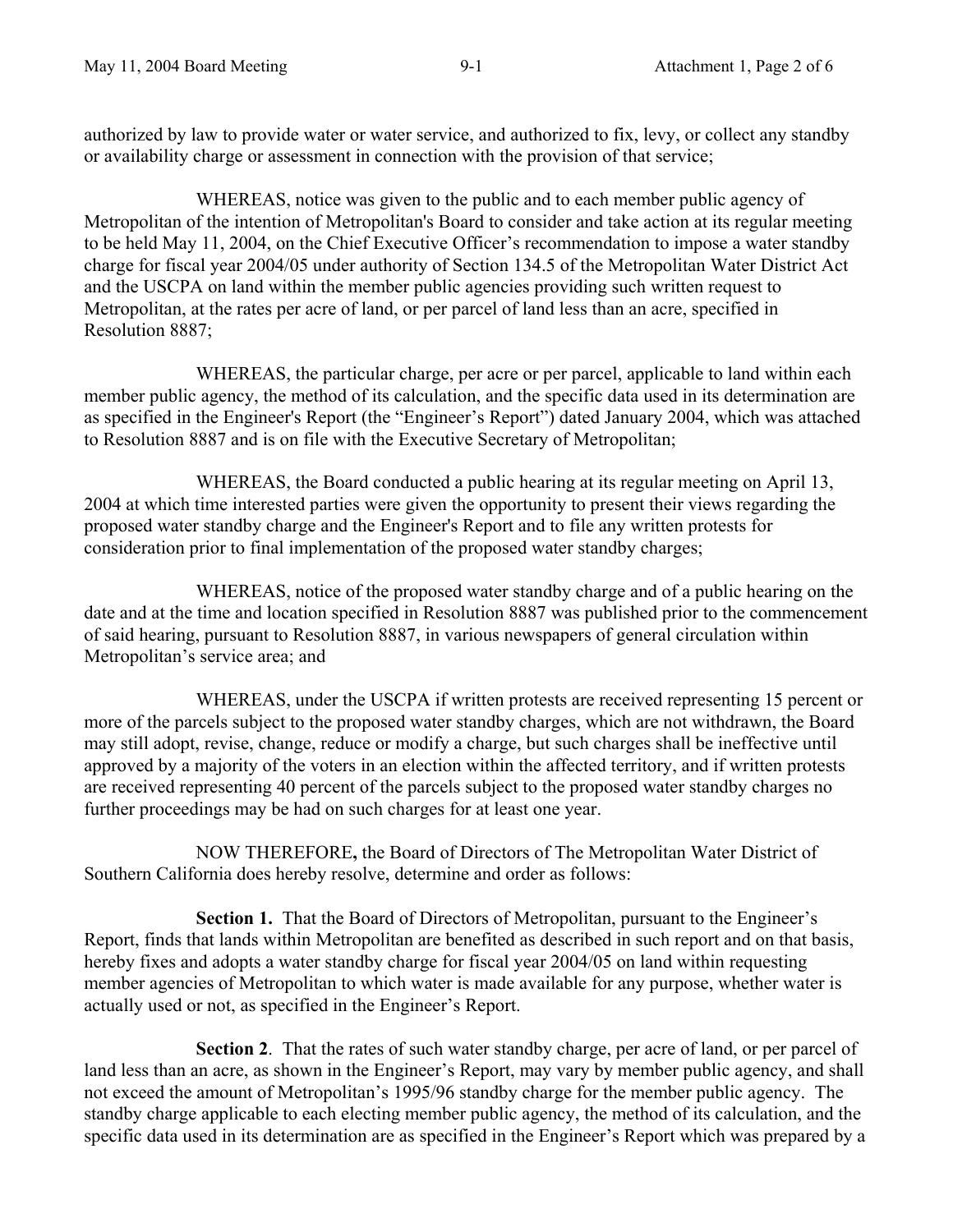registered professional engineer certified by the State of California, which methodology is in accordance with Section 134.5 of the Metropolitan Water District Act.

**Section 3.** The water standby charge includes the reimposition of water standby charges on parcels with respect to which water standby charges have been imposed in fiscal year 1996/97 and annually thereafter ("pre-1997 standby charges") and the levy of standby charges on certain parcels annexed to Metropolitan and to an electing member agency after January 1997 ("post-1997 standby charges"). Only land within each electing member public agency with respect to which standby charges were imposed in fiscal year 1996/97 will be subject to the reimposition of pre-1997 standby charges for fiscal year 2004/05. Only land annexed to Metropolitan and to an electing member public agency with respect to which standby charges were approved in accordance with the procedures of Article XIIID, Section 4 of the California Constitution will be subject to the imposition or reimposition, as the case may be, of post-1997 standby charges for fiscal year 2004/05. The Engineer's Report lists parcels annexed or to be annexed to Metropolitan and to electing members during the 2004/05 fiscal year, such parcels being subject to the post-1997 standby charge. All parcels referenced in the Engineer's Report, which are not listed as being subject to post-1997 standby charges, shall be subject to pre-1997 standby charges. These parcels are identified in a listing filed with the Executive Secretary.

 **Section 4.** That the water standby charge, per parcel or per acre, applicable to land within each electing member public agency as allocated in the Engineer's Report shall be as follows:

| <b>Member Agency</b>                  | Amount |
|---------------------------------------|--------|
| Anaheim                               | \$8.55 |
| <b>Beverly Hills</b>                  | $-0-$  |
| <b>Burbank</b>                        | 14.20  |
| Calleguas MWD                         | 9.58   |
| <b>Central Basin MWD</b>              | 10.44  |
| <b>Inland Empire Utilities Agency</b> | 7.59   |
| Coastal MWD <sup>*</sup>              | 11.60  |
| Compton                               | 8.92   |
| Eastern MWD                           | 6.94   |
| <b>Foothill MWD</b>                   | 10.28  |
| Fullerton                             | 10.71  |
| Glendale                              | 12.23  |
| Las Virgenes MWD                      | 8.03   |
| Long Beach                            | 12.16  |
| Los Angeles                           | $-0-$  |
| **<br>MWD of Orange Co.               | 10.09  |
| Pasadena                              | 11.73  |
| San Diego CWA                         | 11.51  |
| San Fernando                          | 7.87   |
| San Marino                            | 8.24   |
| Santa Ana                             | 7.88   |
| Santa Monica                          | $-0-$  |
| Three Valleys MWD                     | 12.21  |
| Torrance                              | 12.23  |

# **2004/05 Water Standby Charge**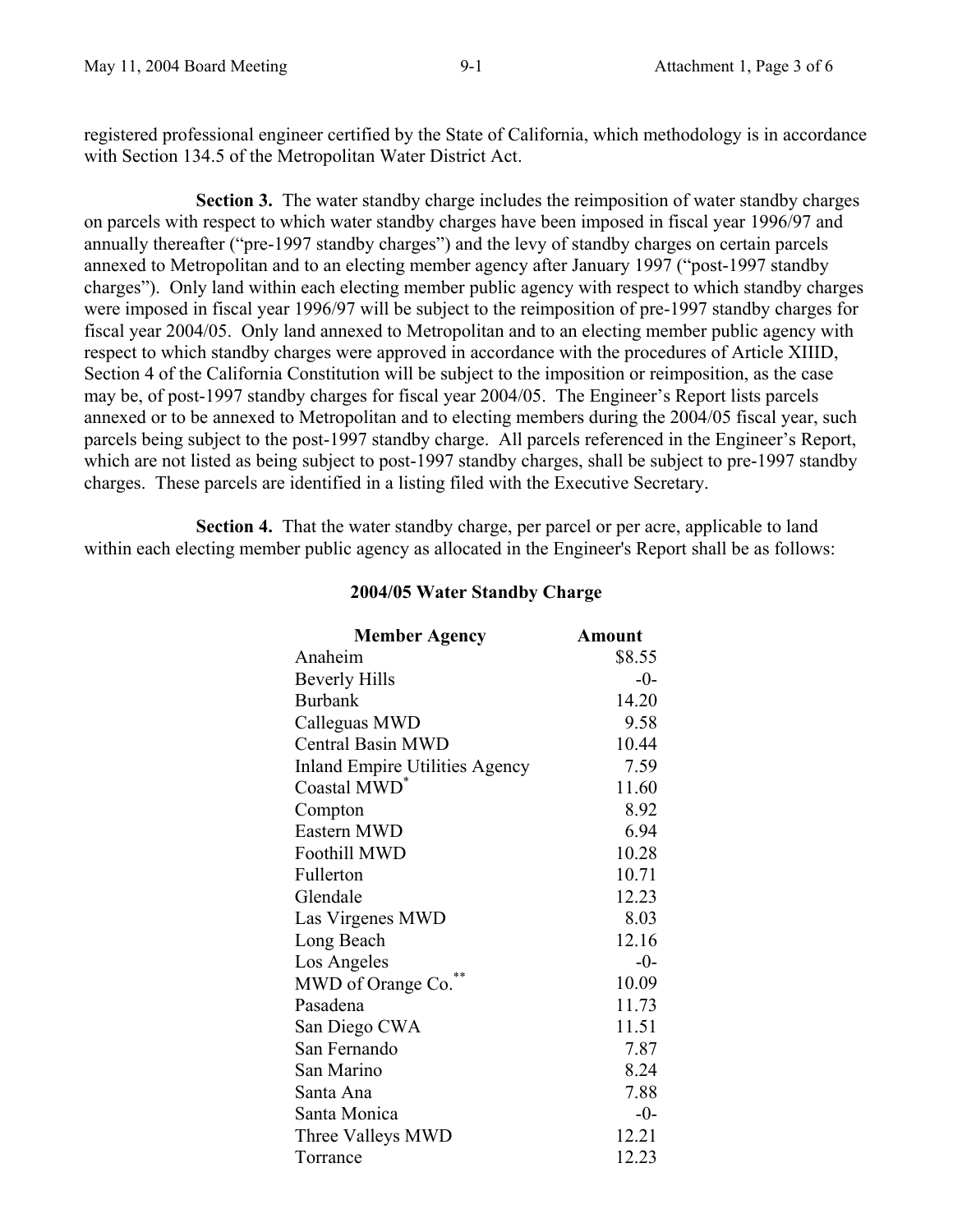| <b>Upper San Gabriel Valley MWD</b> | 9 2 7 |
|-------------------------------------|-------|
| West Basin MWD                      | $-()$ |
| Western MWD of Riverside Co.        | 9 23  |

 $\overline{a}$ \* Applicable to parcels included within territory of former Coastal MWD.

\*\* Exclusive of parcels included within territory of former Coastal MWD.

 **Section 5**. That with respect to post-1997 standby charges, the Engineer's Report separates the special benefits from the general benefits and identifies each of the parcels on which a special benefit is conferred. No post-1997 standby charges on any parcel exceed the reasonable cost of the proportional special benefit conferred on that parcel, as shown in the Engineer's Report.

**Section 6.** That the water standby charge shall be collected on the tax rolls, together with the *ad valorem* property taxes that are levied by Metropolitan for the payment of pre-1978 voter approved indebtedness. Standby charges so collected shall be applied as a credit against the applicable member agency's obligation to pay its readiness-to-serve charge. After such member agency's readiness-to-serve charge allocation is fully satisfied, any additional collections shall be credited to other outstanding obligations of such member agency to Metropolitan or future readiness-to-serve obligations of such agency. Any member agency requesting to have all or a portion of its readiness-toserve charge obligation collected through standby charge levies within its territory as provided herein shall pay any portion not collected through net standby charge collections to Metropolitan within fifty (50) days after Metropolitan issues an invoice for remaining readiness-to-serve charges to such member agency, as provided in Administrative Code Section 4507.

 **Section 7.** That the following exemption procedures apply with respect to pre-1997 standby charges:

(a) It is the intent of the Board that the following lands shall be exempt from the pre-1997 water standby charge: (1) lands owned by the Government of the United States, the State of California, or by any political subdivision thereof or any entity of local government; (2) lands permanently committed to open space and maintained in their natural state that are not now and will not in the future be supplied water; (3) lands not included in (1) or (2) above, which the Chief Executive Officer, in his discretion, finds do not now and cannot reasonably be expected to derive a benefit from the projects to which the proceeds of the water standby charge will be applied; and (4) lands within any member public agency, subagency, or city if the governing body of such public entity elects and commits to pay out of funds available for that purpose, in installments at the time and in the amounts established by Metropolitan, the entire amount of the water standby charge which would otherwise be imposed upon lands within those public entities. However, no exemption from the pre-1997 water standby charge shall reduce the applicable member agency's readiness-to-serve charge obligation. The Chief Executive Officer may develop and implement additional criteria and guidelines for exemptions in order to effectuate the intent expressed herein.

(b) The Chief Executive Officer shall establish and make available to interested applicants procedures for filing and consideration of applications for exemption from the water standby charge pursuant to subsections (2) and (3) of Section 7(a) above. All applications for such exemption and documents supporting such claims must be received by Metropolitan in writing on or before December 31, 2004. The Chief Executive Officer is further directed to review any such applications for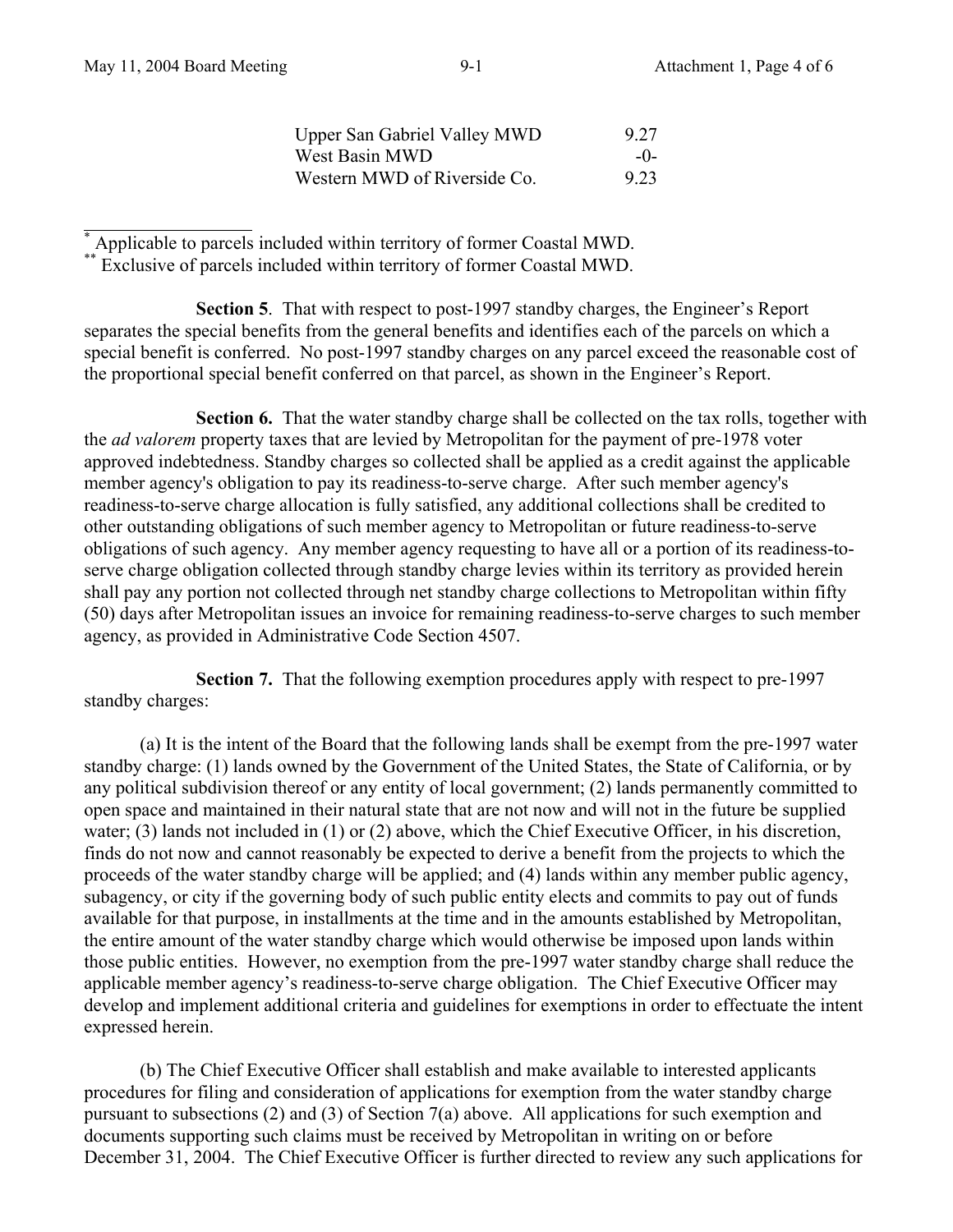exemption submitted in a timely manner to determine whether the lands to which they pertain are eligible for such exemption and to allow or disallow such applications based upon those guidelines. The Chief Executive Officer shall also establish reasonable procedures for the filing and timing of the appeals from his determination.

(c) The Budget, Finance and Investment Committee of Metropolitan's Board of Directors shall hear appeals from determinations by the Chief Executive Officer to deny or qualify an application for exemption from the water standby charge. The Budget, Finance and Investment Committee shall consider such appeals and make recommendations to the Board to affirm or reverse the Chief Executive Officer's determinations. The Board shall act upon such recommendations and its decision as to such appeals shall be final.

 **Section 8.** That no exemption from the water standby charge shall reduce the applicable member agency's readiness-to-serve charge obligation, nor shall any failure to collect, or any delay in collecting, any standby charges excuse or delay payment of any portion of the readiness-to-serve charge when due. All amounts collected as water standby charges pursuant to this Resolution shall be applied solely as credits to the readiness-to-serve charge of the applicable member agency, with any excess collections being carried forward and credited against other outstanding obligations of such member agency to Metropolitan.

 **Section 9.** That the readiness-to-serve charge is imposed by Metropolitan as a rate, fee or charge on its member agencies, and is not a fee or charge imposed upon real property or upon persons as incidents of property ownership, and the water standby charge is imposed within the respective territories of electing member agencies as a mechanism for collection of the readiness-to-serve charge. In the event that the water standby charge, or any portion thereof, is determined to be an unauthorized or invalid fee, charge or assessment by a final judgment in any proceeding at law or in equity, which judgment is not subject to appeal, or if the collection of the water standby charge shall be permanently enjoined and appeals of such injunction have been declined or exhausted, or if Metropolitan shall determine to rescind or revoke the water standby charge, then no further standby charge shall be collected within any member agency and each member agency which has requested imposition of Metropolitan water standby charges as a means of collecting its readiness-to-serve charge obligation shall pay such readiness-to-serve charge obligation in full, as if imposition of such water standby charges had never been sought.

 **Section 10.** That the Chief Executive Officer is hereby authorized and directed to take all necessary action to secure the collection of the water standby charge by the appropriate county officials, including payment of the reasonable cost of collection.

**Section 11.** That the Chief Executive Officer and the General Counsel are hereby authorized to do all things necessary and desirable to accomplish the purposes of this Resolution, including, without limitation, the commencement or defense of litigation.

**Section 12.** That this Board finds that the adoption of the charges provided in this Resolution is not defined as a Project under the provisions of the California Environmental Quality Act ("CEQA") since it involves continuing administrative activities, such as general policy and procedure making (Section 15378(b)(2) of the State CEQA Guidelines). In addition, the proposed action is not subject to CEQA because it involves the creation of government funding mechanisms or other